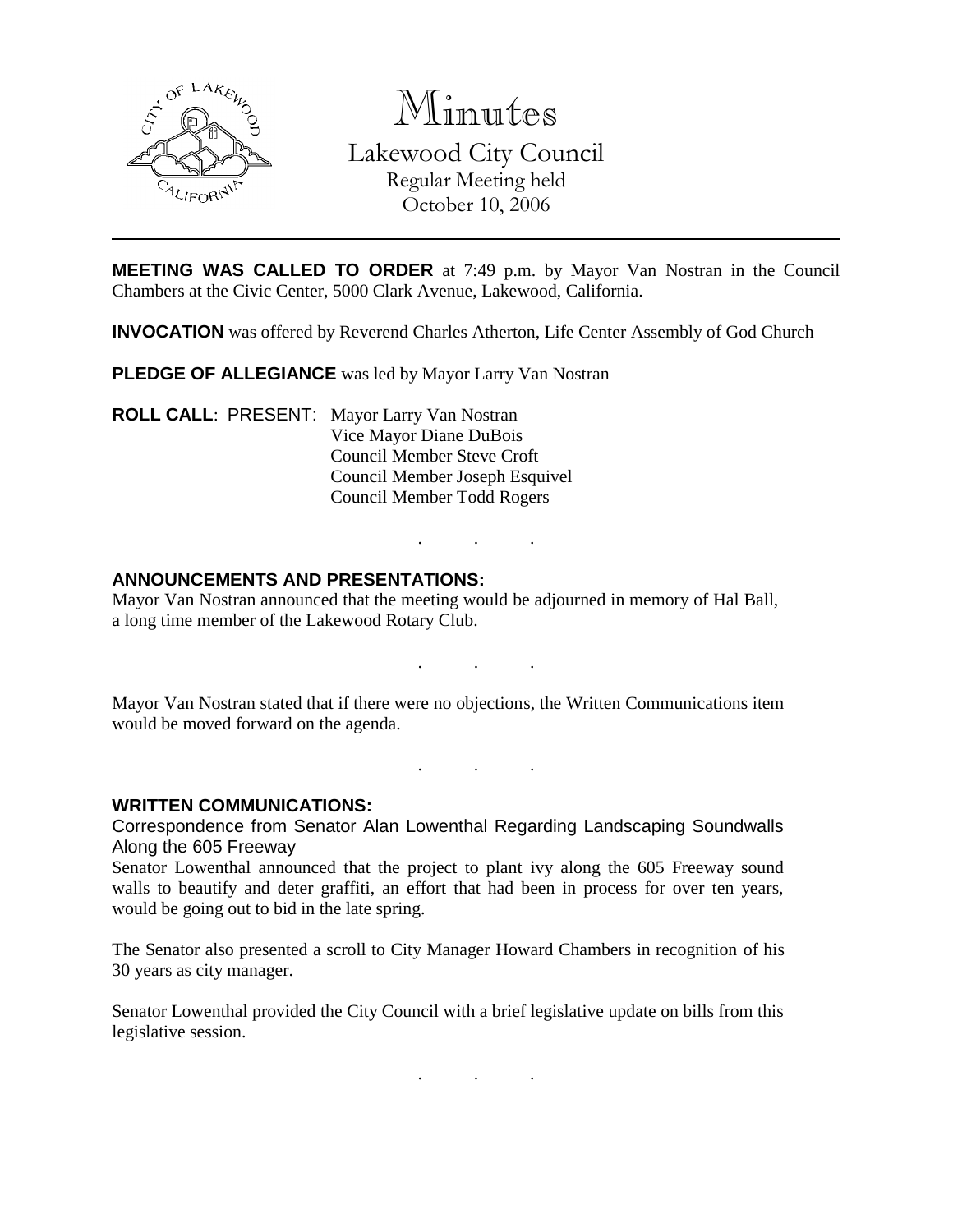City Council Minutes October 10, 2006 Page 2

## **ROUTINE ITEMS:**

VICE MAYOR DUBOIS MOVED AND COUNCIL MEMBER ESQUIVEL SECONDED TO APPROVE ROUTINE ITEMS 1 THROUGH 9.

- RI-1 Approval of Minutes of the Meetings held August 22, and September 26, 2006
- RI-2 Approval of Personnel Transactions
- RI-3 Approval of Registers of Demands
- RI-4 Approval of Meeting Reports and Authorizations Pursuant to AB1234
- RI-5 Approval of Renewal of Agreement with So. California Edison for Community Gardens
- RI-6 Approval of Appointment to the Lakewood Project Shepherd Board
- RI-7 Acceptance of Notice of Completion for Public Works Project No. 06-1R, Drilling ASR Well 27, Bakersfield Well & Pump Company
- RI-8 Approval of Architectural Services Agreement with Meyer and Associates Centre HVAC Improvements Project
- RI-9 Approval of Amendment to Engineering Services Agreement with Associated Soils Engineering, Inc.

UPON ROLL CALL VOTE, THE MOTION WAS APPROVED:

AYES: COUNCIL MEMBERS: Esquivel, DuBois, Rogers, Croft and Van Nostran NAYS: COUNCIL MEMBERS: None

## **2.1 • ESTABLISHING POLICIES TO COMPLY WITH SB1087**

City Attorney Steve Skolnik advised that as stated in the staff report, the proposed resolution was required due to a change in State law. He noted that although already in place on a practical level, the new law required documentation of a written policy. Staff had recommended that the City Council adopt the proposed resolution to establish the required provisions of SB1087.

. . .

RESOLUTION NO. 2006-71; A RESOLUTION OF THE CITY COUNCIL OF THE CITY OF LAKEWOOD ADOPTING PROVISIONS OF SB1087 REGARDING WATER SERVICE TO HOUSING DEVELOPMENTS OFFERING HOUSING UNITS TO LOWER INCOME HOUSEHOLDS